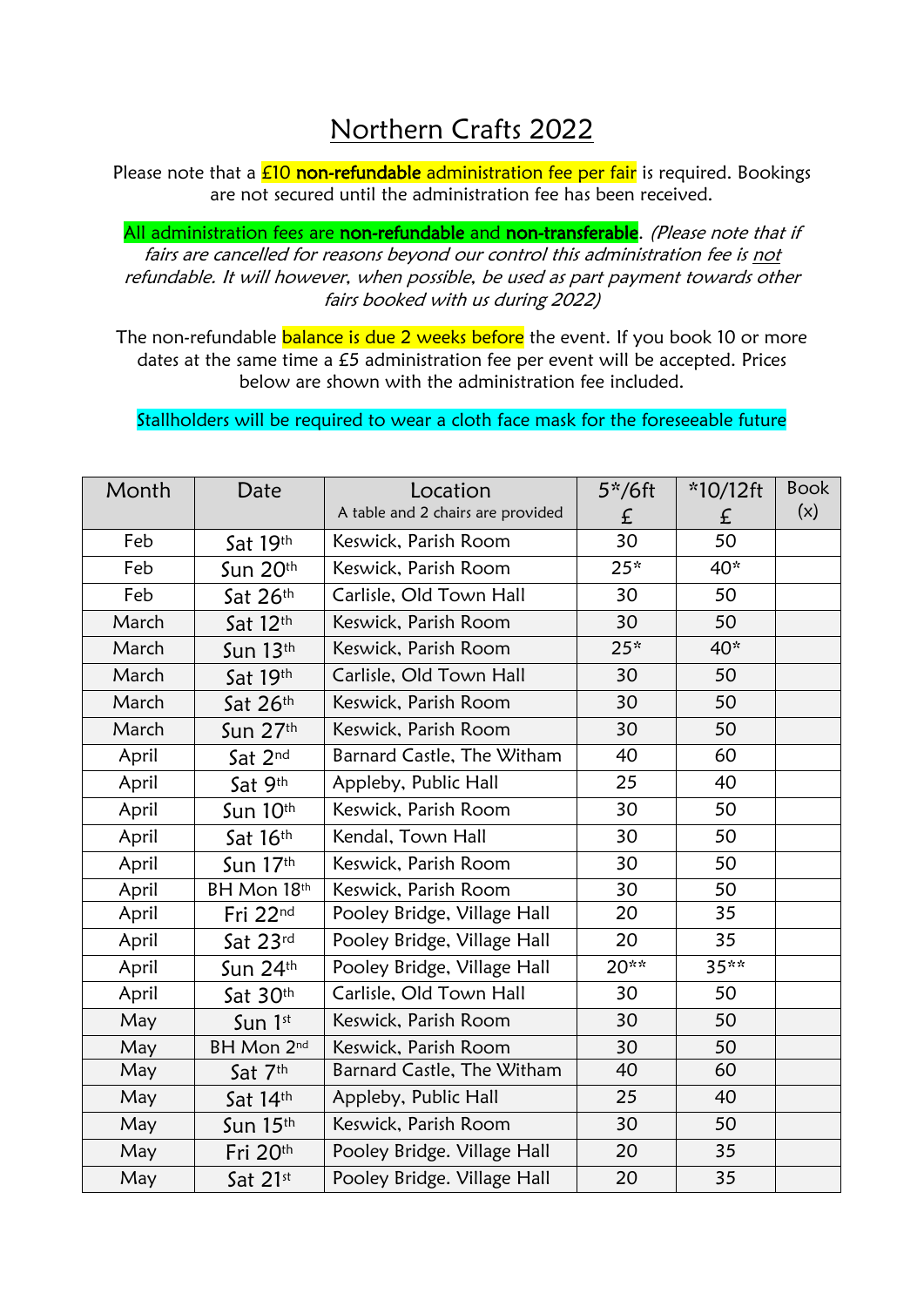| May       | Sun 22nd               | Pooley Bridge. Village Hall | 20** | 35** |  |
|-----------|------------------------|-----------------------------|------|------|--|
| May       | Sat 28th               | Carlisle, Old Town Hall     | 30   | 50   |  |
| May       | Sun 29th               | Keswick, Parish Room        | 30   | 50   |  |
| June      | BH Thurs 2nd           | Keswick, Parish Room        | 30   | 50   |  |
| June      | BH Fri 3rd             | Keswick, Parish Room        | 30   | 50   |  |
| June      | Sat 4th                | Barnard Castle, The Witham  | 40   | 60   |  |
| June      | Sat 11th               | Keswick, Parish Room        | 30   | 50   |  |
| June      | Sun $12th$             | Keswick, Parish Room        | 30   | 50   |  |
| June      | Sat 18th               | Appleby, Public Hall        | 25   | 40   |  |
| June      | Sun 19th               | Keswick, Parish Room        | 30   | 50   |  |
| June      | Fri 24th               | Pooley Bridge. Village Hall | 20   | 35   |  |
| June      | Sat 25th               | Pooley Bridge. Village Hall | 20   | 35   |  |
| June      | Sun $26th$             | Pooley Bridge. Village Hall | 20** | 35** |  |
| July      | Sat 2nd                | Barnard Castle, The Witham  | 40   | 60   |  |
| July      | Sun 3rd                | Keswick, Parish Room        | 30   | 50   |  |
| July      | Fri 8th                | Pooley Bridge, Village Hall | 20   | 35   |  |
| July      | Sat 9th                | Carlisle, Old Town Hall     | 30   | 50   |  |
| July      | Sun 10th               | Keswick, Parish Room        | 30   | 50   |  |
| July      | Sat 16th               | Kendal, Town Hall           | 30   | 50   |  |
| July      | Sun 17th               | Keswick. Parish Room        | 30   | 50   |  |
| July      | Fri 22nd               | Pooley Bridge. Village Hall | 20   | 35   |  |
| July      | Sat 23rd               | Pooley Bridge. Village Hall | 20   | 35   |  |
| July      | Sun $24th$             | Pooley Bridge. Village Hall | 20** | 35** |  |
| July      | Sat 30th               | Appleby, Public Hall        | 25   | 40   |  |
| July      | Sun $31$ <sup>st</sup> | Keswick, Parish Room        | 30   | 50   |  |
| August    | Fri 5th                | Pooley Bridge. Village Hall | 20   | 35   |  |
| August    | Sat 6th                | Barnard Castle, The Witham  | 40   | 60   |  |
| August    | Sun 7th                | Pooley Bridge. Village Hall | 20   | 35   |  |
| August    | Sat 13th               | Kendal, Town Hall           | 30   | 50   |  |
| August    | Sun $14th$             | Keswick, Parish Room        | 30   | 50   |  |
| August    | Fri 19th               | Pooley Bridge. Village Hall | 20   | 35   |  |
| August    | Sat 20th               | Pooley Bridge, Village Hall | 20   | 35   |  |
| August    | Sun $21$ <sup>st</sup> | Pooley Bridge. Village Hall | 20** | 35** |  |
| August    | Sat 27th               | Appleby, Public Hall        | 25   | 40   |  |
| August    | Sun 28th               | Keswick, Parish Room        | 30   | 50   |  |
| August    | BH Mon 29th            | Keswick, Parish Room        | 30   | 50   |  |
| September | Fri 2nd                | Pooley Bridge. Village Hall | 20   | 35   |  |
| September | Sat 3rd                | Barnard Castle, The Witham  | 40   | 60   |  |
| September | Sun 4th                | Pooley Bridge. Village Hall | 20   | 35   |  |
| September | Sat 10th               | Appleby, Public Hall        | 25   | 40   |  |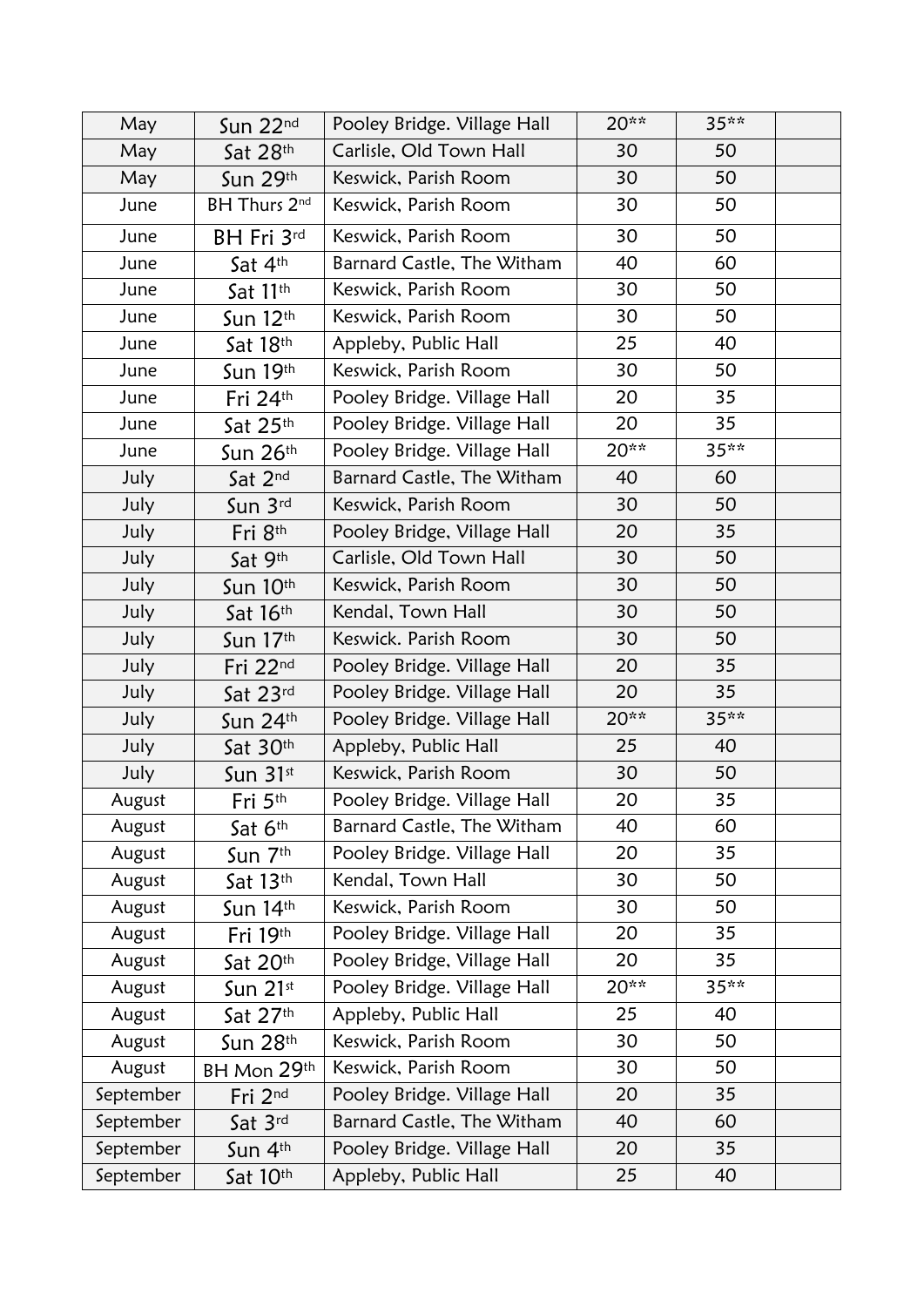| September | Sun $11th$ | Keswick, Parish Room        | 30 | 50 |  |
|-----------|------------|-----------------------------|----|----|--|
| September | Sat 17th   | Keswick, Parish Room        | 30 | 50 |  |
| September | Sun 18th   | Keswick, Parish Room        | 30 | 50 |  |
| September | Sat 24th   | Carlisle, Town Hall         | 30 | 50 |  |
| September | Sun $25th$ | Pooley Bridge, Village Hall | 20 | 35 |  |
| October   | Sat 1st    | Barnard Castle, The Witham  | 40 | 60 |  |
| October   | Sat 8th    | Keswick, Parish Room        | 30 | 50 |  |
| October   | Sun 9th    | Keswick, Parish Room        | 30 | 50 |  |
| October   | Sat 15th   | Appleby, Public Hall        | 25 | 40 |  |
| October   | Sun 16th   | Keswick, Parish Room        | 30 | 50 |  |
| October   | Sat 22nd   | Keswick, Parish Room        | 30 | 50 |  |
| October   | Sun 23rd   | Keswick, Parish Room        | 30 | 50 |  |
| October   | Sat 29th   | Carlisle, Old Town Hall     | 30 | 50 |  |
| November  | Sat 5th    | Barnard Castle, The Witham  | 40 | 60 |  |
| November  | Sun 6th    | Keswick, Parish Room        | 30 | 50 |  |
| November  | Sat $12th$ | Appleby, Public Hall        | 25 | 40 |  |
| November  | Sun $13th$ | Keswick, Parish Room        | 30 | 50 |  |
| November  | Sat 19th   | Barnard Castle, The Witham  | 40 | 60 |  |
| November  | Sat 26th   | Carlisle, Old Town Hall     | 30 | 50 |  |
| November  | Sun 27th   | Keswick, Parish Room        | 30 | 50 |  |
| December  | Sat 3rd    | Barnard Castle, The Witham  | 40 | 60 |  |
| December  | Sat 10th   | Carlisle, Old Town Hall     | 30 | 50 |  |
| December  | Sun 11th   | Keswick, Parish Room        | 30 | 50 |  |
| December  | Sat 17th   | Kendal. Town Hall           | 30 | 50 |  |
| December  | Sun $18th$ | Keswick, Parish Room        | 30 | 50 |  |

\* Low season discount (Keswick only)

\*\* SPECIAL OFFER £10 off (single)/£15 off (double) the Sunday if booked with the previous 2 days (Pooley Bridge only)

PLEASE NOTE: The standard prices above are for a 6ft table only (Carlisle tables are 5ft). Tables and chairs are provided, but covers are not.

## Balances for fairs in November and December may be requested up to 4 weeks in advance.

ADDITION SPACE: The stall fee covers your table space only. Extra display equipment (any additional display tables, boxes, rails, easels etc...) you want to use must be stated at time of booking. Although we will try to accommodate these items, their use at busy fairs cannot be guaranteed. If you require the extra space we suggest that you book additional space. Please enquire for details.

Please let us know if you wish to provide your own table.